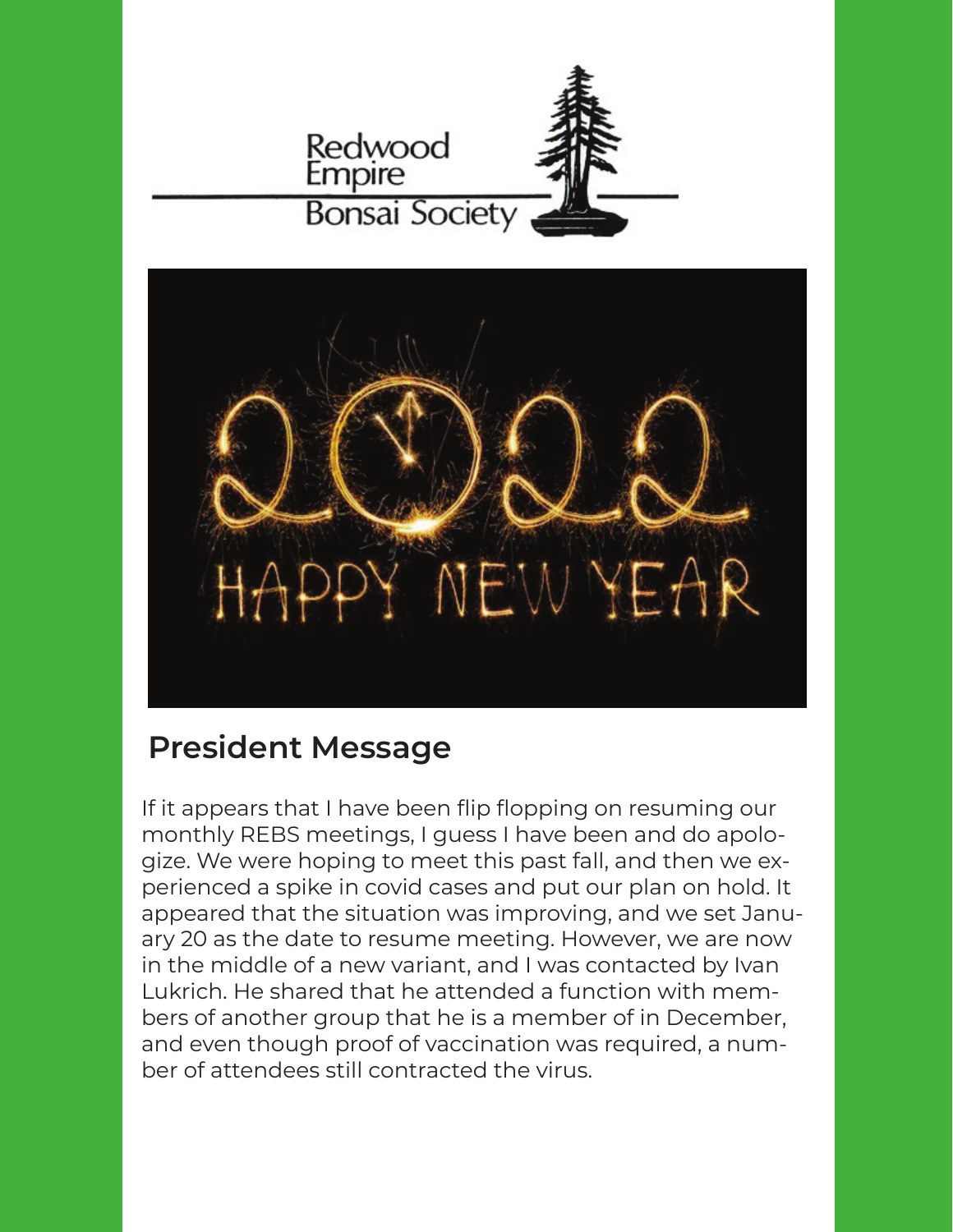After surveying the board, the decision has been made to cancel the January 20th meeting date and revert back to a wait and see position before scheduling any meetings. I know that it seems a bit inconsistent to cancel our meeting and the Shohin Seminar and the Mammoth Auction & Sale fundraiser in February are still moving forward. I guess each group has to do what it thinks is best for its members.

I want to wish everyone a Happy New Year and hopefully, better than the last two!

Bob Shimon, REBS President

COVID safety protocols are necessary for everyone to feel comfortable. Please be sure you are fully vaccinated and wear face covering until we receive further health guidance.

# **Club Scheduled Events**

Cancelled: January 20, Thursday, 6:30 - 7:30 p.m., REBS Board Meeting, Franklin Park Clubhouse, 2095 Franklin Avenue, Santa Rosa 95404. All members are welcome!

Cancelled: January 20, Thursday, 7:30 - 9:30 p.m., REBS Monthly Meeting, Franklin Park Clubhouse, 2095 Franklin Avenue, Santa Rosa 95404. This is the first in person meeting since COVID pandemic restrictions.

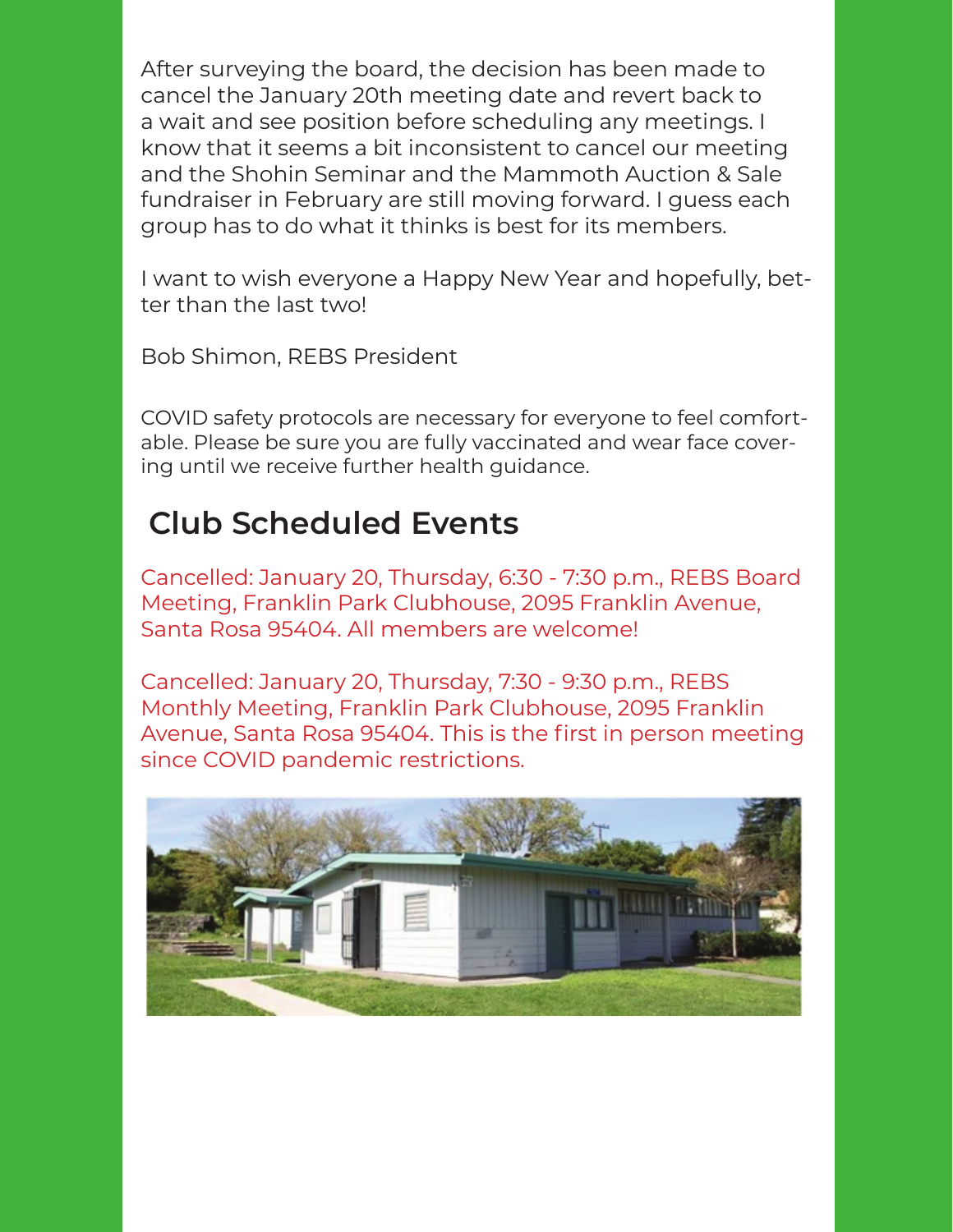

Franklin Park Clubhouse 2095 Franklin Avenue Santa Rosa, CA 95404 707-543-3733 rentfinleyseniorcenter@srcity.org

# **Calendar**

## 18th Biennial Shohin Seminar

Dates - February 4, 5 and 6, 2022

Registration begins on November 1, 2021

Venue - Hotel Mission de Oro, 13070 Hwy 33, Santa Nella, Cali fornia 95322

Please be sure and mention you are making a reservation for the Shohin Seminar to receive our discount.

800-546-5697 209-826-4444 Direct Hotel Reservations Place your reservation early.

The only event of its kind in the U.S. Every two years the California Shohin Society organizes a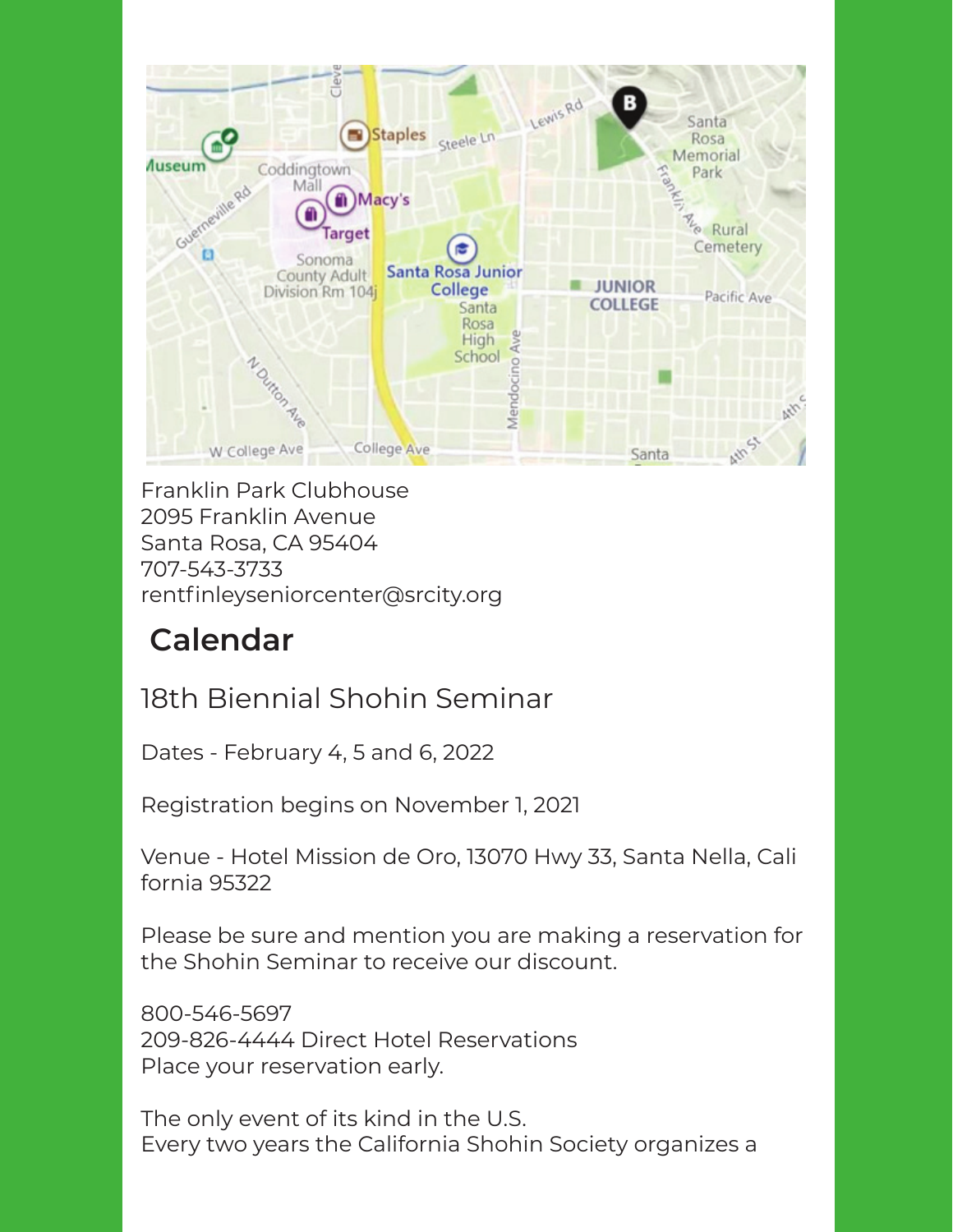Shohin Seminar in Santa Nella, California, where bonsai masters, teachers, students and general enthusiasts from all over the country gather to learn and share their love of Shohin bonsai.

The Shohin Seminar is considered to be one of the best, if not the best, opportunity in the U.S. to learn about Shohin. Thanks to the generosity of all who participate, it is an exceptional value for the cost.

About the Golden State Bonsai Federation Collections. Currently, the Golden State Bonsai Federation maintains three collections in California at the following locations:

The Bonsai Garden at Lake Merritt in Oakland, CA The GSBF Collection at The Huntington in San Marino, CA Clark Bonsai Collection at Shinze in Fresno, CA

Proceeds from the Seminar will go to the three gardens Visit the Shohin Seminar 2022 website http://www.calshohin.org/

### 21st Annual Mammoth Auction and Sale

February 19 and 20, 2022 Oakland, California

Annual Bonsai Garden at Lake Merritt Mammoth Auction & Sale will be held on Saturday, February 19 and Sunday, February 20, 2022, at 666 Bellevue Ave., Lakeside Park Garden Center in Oakland. You are invited to the biggest auction and sale of bonsai, pre-bonsai, pots, books, stands, and related material. A Mammoth fundraiser with all proceeds going to support the Bonsai Garden at Lake Merritt. Saturday auction preview starts at 12:00 p.m. with auction starting at 1:00 p.m. Sunday sale from 9:00 a.m. to 3:00 p.m., large showing of vendors, plant sales, and much more. Purchase your bonsai needs.

Volunteers wanted for one or both days! For further information and event schedule, contact George Haas at gwhaas@ comcast.net or stay tuned to BGLM Website www.bonsailakemerritt.com.

#### Click Here